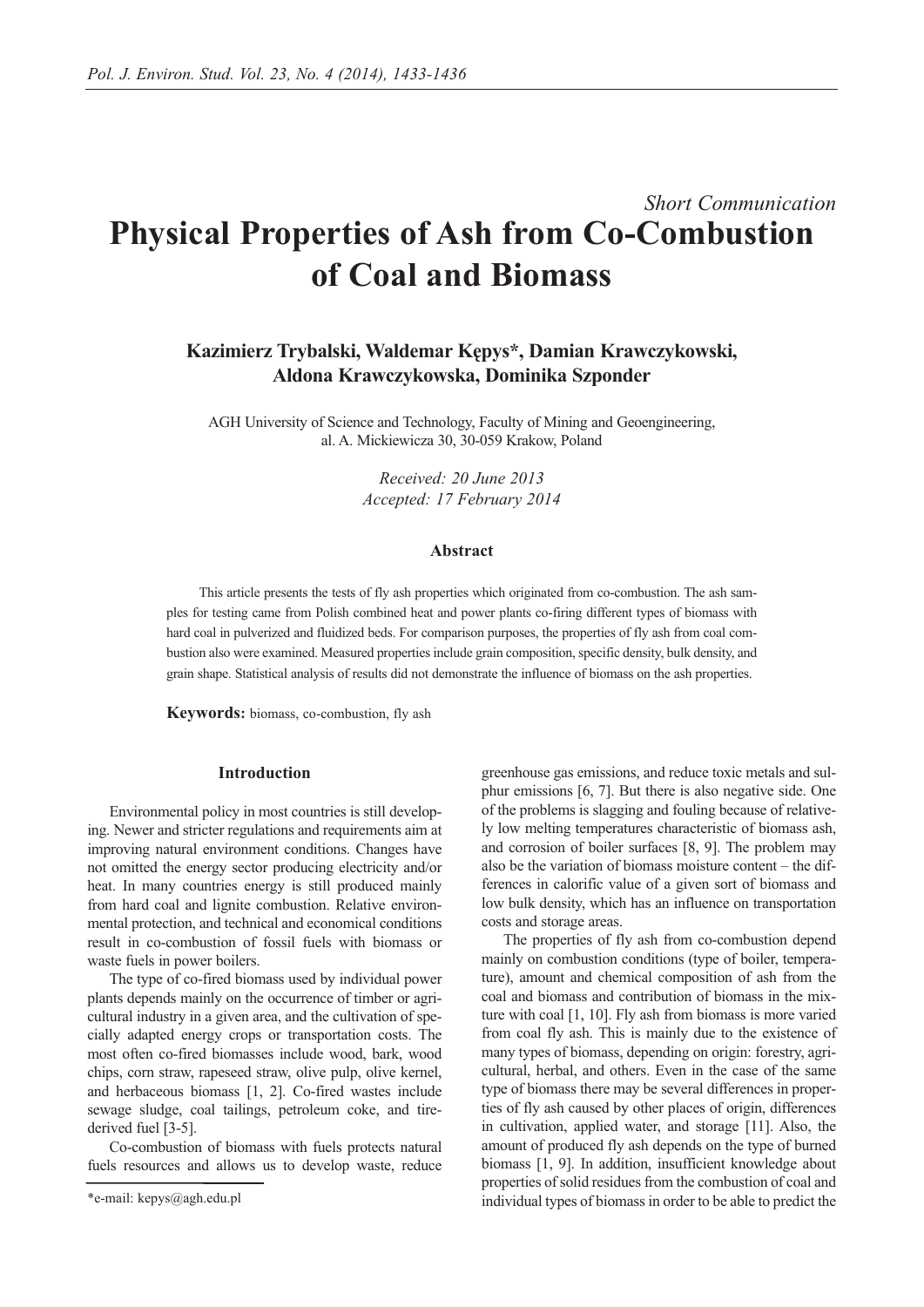properties of fly ash from co-combustion [6, 12]. Therefore, it is important to carry out studies of originated fly ash for different types of fuel mixtures. This allows us to adjust the fuel mixture which, when burned, gives the fly ash required properties that have a definite impact on further directions for their utilization.

The studies on directions of use of fly ash from biomass and coal co-combustion have been the subject of many publications. Due to the properties similar to ash from hard coal, the research is mainly on the possibility of their use in the production of cement [1, 13], concrete [14], ceramic materials [1], and adsorbents [11].

The purpose of our article is the characterization of the physical properties of ash from co-combustion of coal with different types of biomass in fluidized and pulverized beds.

#### **Materials and Experimental Methods**

The fly ash from co-combustion of hard coal and biomass combined and heat power plants were studied in Poland. The samples were taken by use of electrofilters. The following factors were taken into account: type of boiler (pulverized (P), fluidized (F)), exhaust desulfurization methods (ash without (-) and with products from desulfurization (S)) and different types of biomass. The participation of biomass in fuel equaled from 7 to 17%. To determine the impact of biomass on the properties of fly ash, one measured the ash from combustion of hard coal itself in pulverized and fluidized beds.

The composition of the grain size of fly ash was determined by laser diffraction method by means of a Fritsch Analysette 2 apparatus. Specific density was determined with the pycnometric method using a helium Micrometrics Multivolume Pycnometer. Specific surface was determined according to the PN-EN 196-6:2010 standard using Blaine's apparatus. Bulk density was measured according to the PN-S-96035:1997 standard. The morphology studies of the fly ash grains were also carried out. The research was conducted based on analysis of the photos taken using a scanning electron microscope. The computer analysis of pictures was carried out using Aphelion software. The basic geometrical properties of grains were determined, including one of the grain shape coefficients – circularity coefficient describing roundness of the grains. This coefficient takes a value equal to 1 for spherical objects.

#### **Results and Discussion**

The particle size range of ash is in the range of 0-550 μm. The differences between individual types of ash are relevant to grain size distribution. The ash samples P1, PB1, PB3, and PS were characterized with thicker graining in whole measure range. Samples P2 and PSB contained higher amounts of small grains, but also a large population of thick grains. Samples PB2, FS, and FSB were characterized with fine graining. The largest grain content (in the range of 300-500  $\mu$ m) was negligible – 2%, while the content of the

finest grains  $(0-63 \mu m)$  was the largest, reaching 54%. There was no correlation between the graining of ash and exhaust desulfurization method and biomass participation. What was observed was finer graining of fly ash originating in fluidized beds (samples FS and FSB). The average size of grains for ash is presented in Table 1.

The specific density of fly ash reached 2.08-2.51 g/cm<sup>3</sup>. The lowest density was represented by ash obtained in a pulverized bed with co-combustion of biomass and with participation of exhaust desulfurization products (sample PB3). The highest density characterized the ash from fluidized bed without biomass  $(FS) - 2.51$  g/cm<sup>3</sup> – and with biomass participation (FSB)  $- 2.38$  g/cm<sup>3</sup>.

The bulk density (volumetric) is strongly linked with specific density of fly ash. The PB3 sample was characterized by highest bulk density  $(0.96 \text{ g/cm}^3)$ . The ash from fluidized bed whose specific density, was the highest had the smallest values of bulk density 0.47  $g/cm^3$  and 0.63  $g/cm^3$ , respectively, for FS and FSB.

The results of tests of specific surface area of fly ash obtained by Blaine flow method were diverse and ranged from 2547 to 7,050 cm<sup>2</sup>/g. The most extensive surface was characteristic for ash from fluidized beds.

The results for the specific density, Blaine specific surface, and bulk density are shown in Table 1.

Fly ash from pulverized beds was characterized with similar shapes of grains (Figs. 1A-1G). These samples were dominated with grains of spherical shape, and very different sizes ranging 1 to 100 μm. Except spherical grains, the mentioned ash contained small quantities of grains with irregular shapes (thin tiles, stripes), which formed a binder of spherical grains or formed crusting on them. Slightly different shapes of grains had the ash from fluidized beds (FS and FSB). The grains of these ash were characterized with very irregular shapes, Fig. 1H, 1I. They were mainly oblong, sharp-edged, rarely spherical grains.

Circular coefficients of grains (Table 1) belonging to fly ash samples P1, P2, PB1, PB2, PB3, PS, and PSB reached values from the rage of 0.854 to 0.946. The coefficients of two other samples (FS and FSB) were significantly lower and equaled 0.825 and 0.838, respectively. The results of the calculations of circular coefficient for tested ash confirmed a much higher content of spherical grains in the samples of ash from pulverized bed compared to fluidized bed. There was no impact of co-combustion of biomass on the shape of grains of the fly ash. In order to determine the impact of co-fired biomass on the physical properties of fly ash, the analysis of data clustering with the use of EM algorithm (expectation maximization) was carried out [15].

Cluster analysis (Table 1), that is object grouping, aims to divide the data set into groups in such a way that the elements in the same group were similar to each other, and at the same time different from elements from other groups. Applied EM algorithm (maximizing the expected value) calculated the probability of belonging to agglomerates assuming one or several probability distributions. The purpose of the algorithm was to maximize the general probability (data reliability) for each division into clusters. Cluster analysis performed using Statistica software has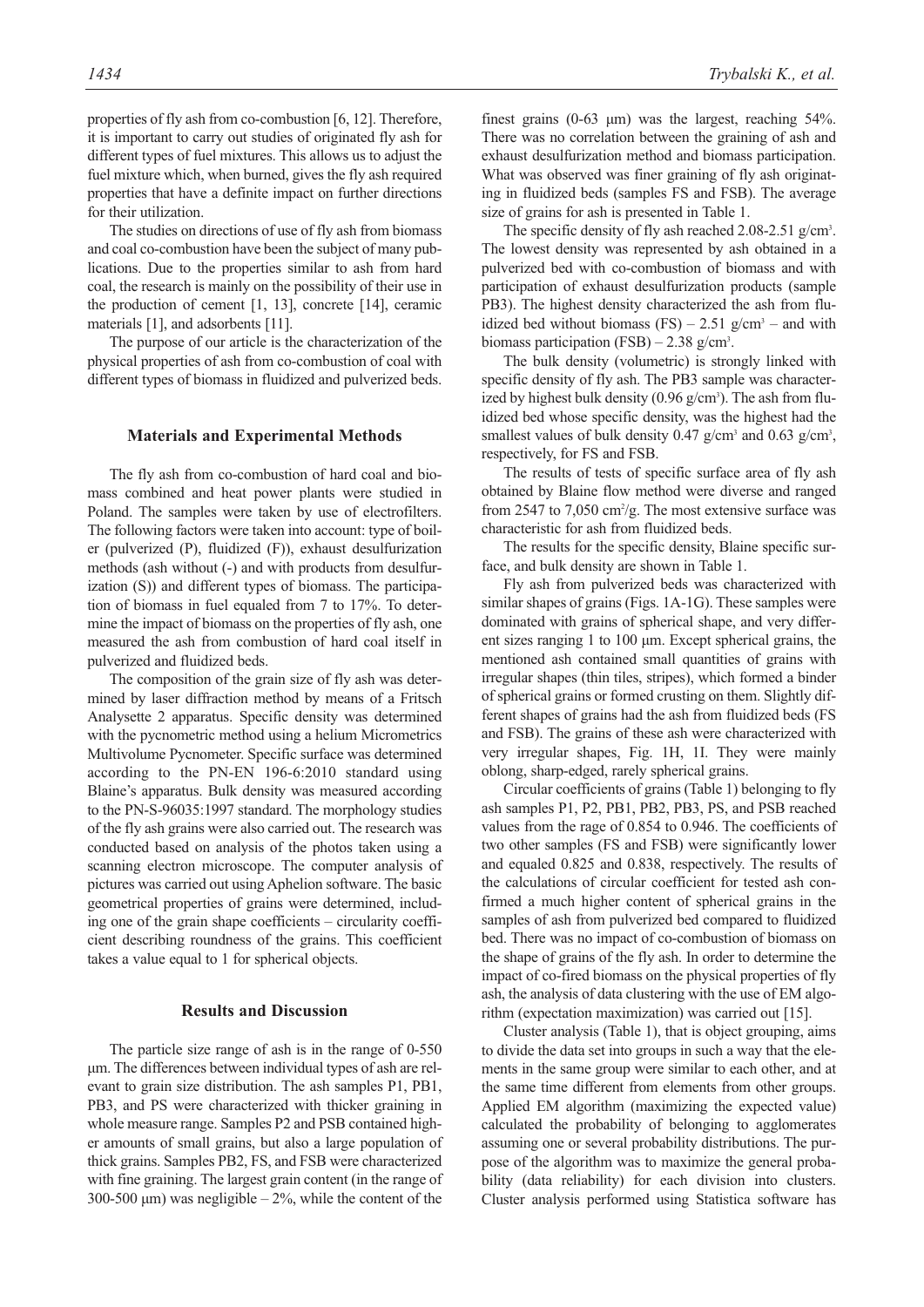| Fly ash         | Feed fuel                                                              | Specific<br>density $[g/cm^3]$ | Bulk density<br>$[g/cm^3]$ | Specific<br>surface area<br>$[cm^2/g]$ | Average grain<br>size $[µm]$ | Circularity<br>coefficient<br>(RC1) | Clusters       |
|-----------------|------------------------------------------------------------------------|--------------------------------|----------------------------|----------------------------------------|------------------------------|-------------------------------------|----------------|
| P <sub>1</sub>  | Hard coal $(100\%)$                                                    | 2.18                           | 0.87                       | 2933                                   | 114.5                        | 0.896                               |                |
| P <sub>2</sub>  | Hard coal $(100\%)$                                                    | 2.13                           | 0.92                       | 2845                                   | 87.2                         | 0.946                               | $\mathbf{1}$   |
| PB1             | Hard coal $(93\%)$<br>sunflower husks $(7%)$                           | 2.16                           | 0.85                       | 2667                                   | 157.5                        | 0.854                               |                |
| P <sub>B2</sub> | Hard coal $(89\%)$<br>branc corn $(11\%)$                              | 2.21                           | 0.68                       | 4023                                   | 61                           | 0.866                               |                |
| PB <sub>3</sub> | Hard coal $(90\%)$<br>bark. wood chips (10%)                           | 2.08                           | 0.96                       | 2547                                   | 118.2                        | 0.888                               |                |
| <b>PS</b>       | Hard coal $(100\%)$                                                    | 2.23                           | 0.96                       | 3758                                   | 124                          | 0.908                               | $\mathbf{1}$   |
| <b>PSB</b>      | Hard coal $(90\%)$<br>bark. wood chips $(10\%)$                        | 2.21                           | 0.8                        | 3083                                   | 89.5                         | 0.924                               |                |
| <b>FS</b>       | Hard coal $(100\%)$                                                    | 2.51                           | 0.73                       | 7050                                   | 47.5                         | 0.825                               | $\overline{2}$ |
| <b>FSB</b>      | Hard coal (83%)/sunflower husks<br>$(11\%)$ , bark, wood chips $(6\%)$ | 2.38                           | 0.63                       | 4544                                   | 69.9                         | 0.838                               | 2              |

Table 1. Results of tested fly ash samples.



Fig. 1. Micrograph of fly ash: A-P1, B-P2, C-PB1, D-PB2, E-PB3, F-PS, G-PSB, H-FS, I-FSB.